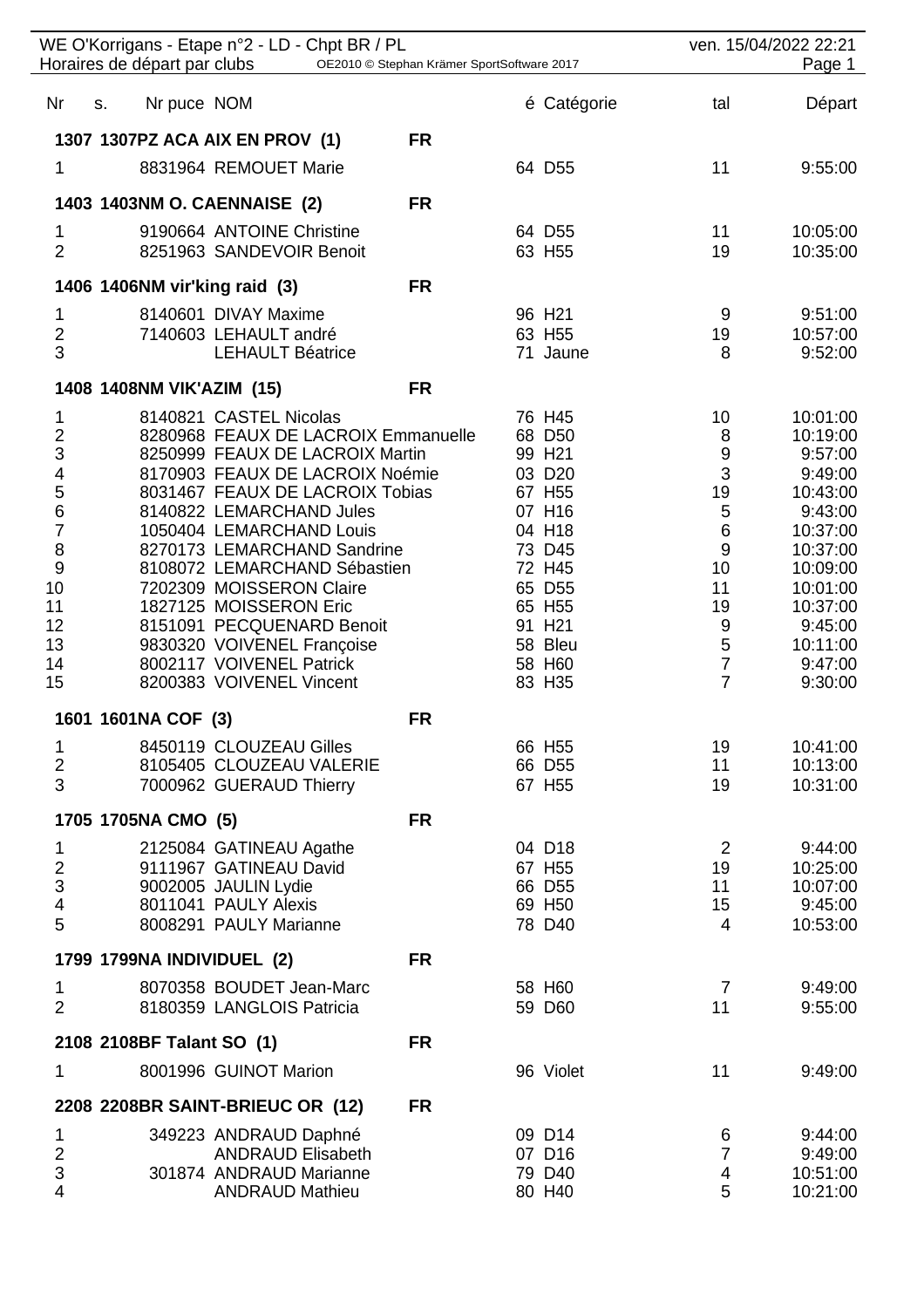| WE O'Korrigans - Etape n°2 - LD - Chpt BR / PL<br>Horaires de départ par clubs<br>OE2010 © Stephan Krämer SportSoftware 2017 |    |                          |                                                       |           | ven. 15/04/2022 22:21<br>Page 2 |                         |                               |                      |
|------------------------------------------------------------------------------------------------------------------------------|----|--------------------------|-------------------------------------------------------|-----------|---------------------------------|-------------------------|-------------------------------|----------------------|
| Nr                                                                                                                           | S. | Nr puce NOM              |                                                       |           |                                 | é Catégorie             | tal                           | Départ               |
|                                                                                                                              |    |                          | 2208 2208BR SAINT-BRIEUC OR (12)                      | <b>FR</b> | (suite)                         |                         |                               |                      |
| 5                                                                                                                            |    |                          | 8290396 CHERRIER Nicolas                              |           |                                 | 83 Violet               | 11                            | 10:45:00             |
| $\,$ 6 $\,$                                                                                                                  |    |                          | 1000943 DURRMANN Catherine                            |           |                                 | 62 D60                  | 11                            | 10:01:00             |
| $\overline{7}$                                                                                                               |    |                          | 2106349 GIROD Marylene                                |           |                                 | 58 D60                  | 11                            | 9:53:00              |
| $\bf 8$                                                                                                                      |    |                          | 301883 LEGAL Alain                                    |           |                                 | 52 H70                  | 4                             | 9:43:00              |
| $\boldsymbol{9}$                                                                                                             |    |                          | 8180176 PERRAULT Guillaume                            |           |                                 | 76 H45                  | 10                            | 10:03:00             |
| 10                                                                                                                           |    |                          | 8490417 POGU Emilie                                   |           |                                 | 84 D35                  | $\overline{7}$                | 9:38:00              |
| 11<br>12                                                                                                                     |    |                          | 2112694 POGU CHERRIER Margot<br>1412024 QUENET Lionel |           |                                 | 11 D10<br>70 H50        | 5<br>15                       | 9:39:00              |
|                                                                                                                              |    | 2209 2209BR Dinan CO (4) |                                                       | <b>FR</b> |                                 |                         |                               |                      |
| 1                                                                                                                            |    |                          | 2072687 BARBERON Théo                                 |           |                                 | 04 H18                  | 6                             | 10:35:00             |
| $\overline{c}$                                                                                                               |    |                          | 8199200 BOULET Eric                                   |           |                                 | 65 H55                  | 19                            | 10:49:00             |
| 3                                                                                                                            |    |                          | 8198800 BOULET Karine                                 |           |                                 | 68 D50                  | 8                             | 10:17:00             |
| 4                                                                                                                            |    |                          | 1940419 DUBOIS Julie                                  |           |                                 | 88 D21                  | 9                             | 10:01:00             |
|                                                                                                                              |    | 2301 2301NA CRO2 (2)     |                                                       | <b>FR</b> |                                 |                         |                               |                      |
| 1                                                                                                                            |    |                          | 7870200 PETINON Christine                             |           |                                 | 70 D50                  | 8                             | 10:25:00             |
| $\overline{2}$                                                                                                               |    |                          | 886232 PETINON Guy                                    |           |                                 | 65 H55                  | 19                            | 10:55:00             |
|                                                                                                                              |    |                          | 2904 2904BR Quimper 29 (36)                           | <b>FR</b> |                                 |                         |                               |                      |
|                                                                                                                              |    |                          |                                                       |           |                                 |                         |                               |                      |
| 1                                                                                                                            |    |                          | 355199 BENEITO Louis                                  |           |                                 | 10 H12<br>04 H18        | 4                             | 9:50:00              |
| $\overline{\mathbf{c}}$<br>3                                                                                                 |    |                          | 8218141 BIANEIS Nathan<br>8418162 COURTOIS Dune       |           |                                 | 06 D16                  | 6<br>$\overline{7}$           | 10:31:00<br>9:51:00  |
| 4                                                                                                                            |    |                          | 8350006 COURTOIS Léane                                |           |                                 | 02 D <sub>20</sub>      | $\sqrt{3}$                    | 9:55:00              |
| 5                                                                                                                            |    |                          | DEZORME Léo                                           |           |                                 | 09 H14                  | $\mathbf{3}$                  | 9:32:00              |
| $\,$ 6 $\,$                                                                                                                  |    |                          | <b>DUVOLLET David</b>                                 |           |                                 | 69 Violet               | 11                            | 10:42:00             |
| $\overline{7}$                                                                                                               |    |                          | 1601029 FRANGEUL Malo                                 |           |                                 | 12 H10                  | $\overline{2}$                |                      |
| 8                                                                                                                            |    |                          | 8002215 FRANGEUL Olivier                              |           |                                 | 73 H45                  | 10                            | 10:17:00             |
| 9                                                                                                                            |    |                          | 8418175 GICQUEL Maël                                  |           |                                 | 04 H18                  | 6                             | 10:39:00             |
| 10                                                                                                                           |    |                          | 1408213 GICQUEL Sara                                  |           |                                 | 07 D16                  | 7                             | 9:47:00              |
| 11                                                                                                                           |    |                          | 1280567 JAFFRY Valerie                                |           |                                 | 67 Orange bis           | 7                             | 10:53:00             |
| 12                                                                                                                           |    |                          | 8018141 LE COZ Joël                                   |           |                                 | 54 H65                  | $\mathbf 5$                   | 9:31:00              |
| 13                                                                                                                           |    |                          | 1403463 LE DEZ Naomie                                 |           |                                 | 12 D10                  | $\mathbf 5$<br>$\overline{7}$ |                      |
| 14<br>15                                                                                                                     |    |                          | 1403466 LE GUEN Marlène<br>8018142 LE NAOUR Gaëlle    |           |                                 | 79 Orange bis<br>60 D60 | 11                            | 10:49:00<br>10:05:00 |
| 16                                                                                                                           |    |                          | 7018146 LE TOCQUEC Julien                             |           |                                 | 74 H45                  | 10                            | 10:11:00             |
| 17                                                                                                                           |    |                          | 420606 LECONTELLEC Anne                               |           |                                 | 70 Bleu                 | $\sqrt{5}$                    | 10:15:00             |
| 18                                                                                                                           |    |                          | 7011269 LECONTELLEC Bertrand                          |           |                                 | 69 H50                  | 15                            | 9:59:00              |
| 19                                                                                                                           |    |                          | 7707077 LECONTELLEC Jozef                             |           |                                 | 99 H <sub>21</sub>      | $9\,$                         | 10:06:00             |
| 20                                                                                                                           |    |                          | 7006007 LECONTELLEC Lisa                              |           |                                 | 01 D21                  | $\boldsymbol{9}$              | 10:22:00             |
| 21                                                                                                                           |    |                          | 1018141 LEREVEREND Ghislaine                          |           |                                 | 76 D45                  | $\boldsymbol{9}$              | 10:41:00             |
| 22                                                                                                                           |    |                          | 1227620 LEVENEZ Loic                                  |           |                                 | 64 Orange               | $\,$ 6 $\,$                   | 10:08:00             |
| 23                                                                                                                           |    |                          | 8290402 MANREDJO Elijah                               |           |                                 | 02 H20                  | 5                             | 10:18:00             |
| 24                                                                                                                           |    |                          | 7000965 MARTIN Virginie                               |           |                                 | 87 D35                  | $\overline{7}$                | 9:34:00              |
| 25                                                                                                                           |    |                          | <b>NEDELEC Dominique</b>                              |           |                                 | 64 H55                  | 19                            | 10:53:00             |
| 26                                                                                                                           |    |                          | 8412903 PECOURT Mattéo                                |           |                                 | 02 H <sub>20</sub>      | 5                             | 10:12:00             |
| 27<br>28                                                                                                                     |    |                          | 8277608 PECOURT Noé<br><b>PETIJEAN Mathys</b>         |           |                                 | 06 H16<br>10 H12        | 5<br>$\overline{4}$           | 9:39:00<br>9:54:00   |
| 29                                                                                                                           |    |                          | 338974 PETITJEAN Herve                                |           |                                 | 64 H55                  | 19                            | 10:39:00             |
| 30                                                                                                                           |    |                          | 522999 PLOUZENNEC Guillaume                           |           |                                 | 84 Violet               | 11                            | 10:48:00             |
| 31                                                                                                                           |    |                          | 8118143 SOSSON Aurelien                               |           |                                 | 03 H <sub>20</sub>      | 5                             | 10:24:00             |
| 32                                                                                                                           |    |                          | 1403469 SOULAINE Cathy                                |           |                                 | 06 D16                  | 7                             | 9:55:00              |
| 33                                                                                                                           |    |                          | 1403461 SOULAINE Chantal                              |           |                                 | 76 Orange bis           | 7                             | 10:45:00             |
| 34                                                                                                                           |    |                          | 8418180 SOULAINE Emilie                               |           |                                 | 08 D14                  | 6                             | 9:38:00              |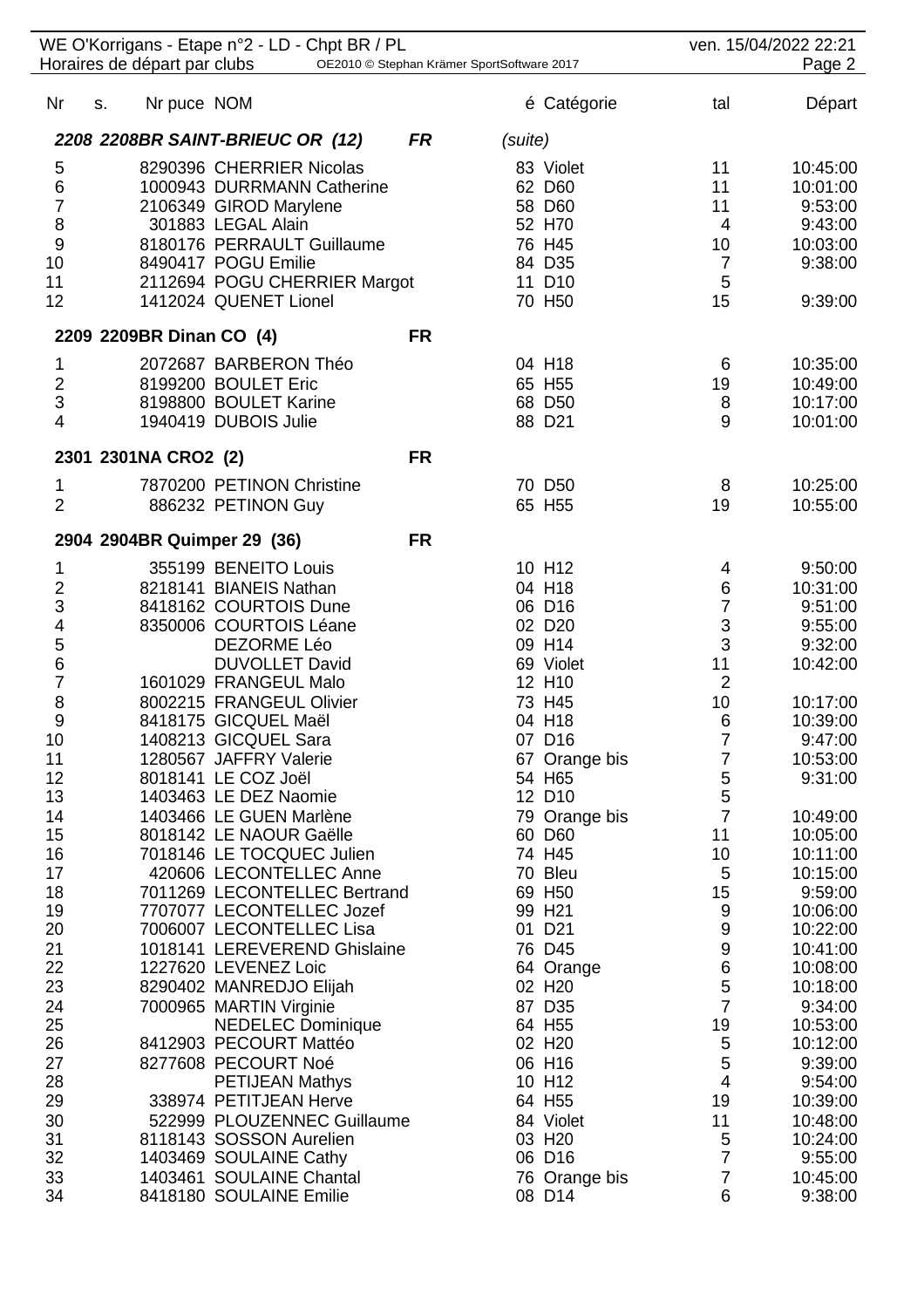| WE O'Korrigans - Etape n°2 - LD - Chpt BR / PL<br>Horaires de départ par clubs<br>OE2010 © Stephan Krämer SportSoftware 2017 |                                                   |           |         |                    | ven. 15/04/2022 22:21<br>Page 3 |                      |  |
|------------------------------------------------------------------------------------------------------------------------------|---------------------------------------------------|-----------|---------|--------------------|---------------------------------|----------------------|--|
| Nr                                                                                                                           | Nr puce NOM<br>S.                                 |           |         | é Catégorie        | tal                             | Départ               |  |
|                                                                                                                              | 2904 2904BR Quimper 29 (36)                       | <b>FR</b> | (suite) |                    |                                 |                      |  |
| 35                                                                                                                           | 1971826 VOLANT Sophie                             |           |         | 71 Orange bis      | 7                               | 10:57:00             |  |
| 36                                                                                                                           | 1828002 VOLANT Typhaine                           |           |         | 01 D <sub>21</sub> | 9                               | 10:10:00             |  |
|                                                                                                                              | 3105 3105OC TOAC Orientatio (3)                   | <b>FR</b> |         |                    |                                 |                      |  |
| 1                                                                                                                            | 8169681 BONDIVENNE Perrine                        |           |         | 96 Orange          | 6                               | 10:04:00             |  |
| $\frac{2}{3}$                                                                                                                | 7651052 FAUVEL Francis<br>1234886 FAUVEL Mireille |           |         | 60 H60<br>64 Vert  | $\overline{7}$<br>1             | 9:41:00              |  |
|                                                                                                                              | 3308 3308NA SAGC CESTAS (2)                       | <b>FR</b> |         |                    |                                 |                      |  |
| 1                                                                                                                            | 8519743 BATTISTA Clement                          |           |         | 98 H <sub>21</sub> | 9                               | 9:48:00              |  |
| $\overline{2}$                                                                                                               | 8516143 BATTISTA Jean-Francois                    |           |         | 55 H65             | 5                               | 9:35:00              |  |
|                                                                                                                              | 3318 3318NA ASM CO (7)                            | <b>FR</b> |         |                    |                                 |                      |  |
| 1                                                                                                                            | 1958000 AUBERT LE NOUY Sylvie                     |           |         | 59 D60             | 11                              | 9:51:00              |  |
| $\overline{2}$<br>3                                                                                                          | 8250672 ELIAS Frédéric<br>2038843 ELIAS Maria     |           |         | 72 H50<br>72 D50   | 15<br>$\,8\,$                   | 9:55:00<br>10:27:00  |  |
| $\overline{\mathbf{4}}$                                                                                                      | 8088215 HERVE Cyril                               |           |         | 78 H40             | $\overline{5}$                  | 10:25:00             |  |
| 5                                                                                                                            | 2130898 HERVE Manon                               |           |         | 02 D <sub>20</sub> | $\mathbf{3}$                    | 9:52:00              |  |
| 6<br>$\overline{7}$                                                                                                          | 2130897 HERVE Maxime<br>1331909 SOULIE Valerie    |           |         | 05 H18<br>62 D60   | $6\phantom{1}$<br>11            | 10:33:00<br>9:57:00  |  |
|                                                                                                                              |                                                   |           |         |                    |                                 |                      |  |
|                                                                                                                              | 3319 3319NA SMOG (10)                             | <b>FR</b> |         |                    |                                 |                      |  |
| 1                                                                                                                            | 1330909 BARRIERE Arthur<br>8250208 BARRIERE Emma  |           |         | 06 H16<br>08 D14   | 5<br>6                          | 9:41:00<br>9:42:00   |  |
| $\frac{2}{3}$                                                                                                                | 2065832 BARRIERE Marie                            |           |         | 75 D45             | $\boldsymbol{9}$                | 10:43:00             |  |
|                                                                                                                              | 1331912 BARRIERE Matthieu                         |           |         | 79 H40             | $\frac{5}{7}$                   | 10:23:00             |  |
| $\begin{array}{c} 4 \\ 5 \\ 6 \end{array}$                                                                                   | 8009902 DUMAIL Astrid                             |           |         | 06 D16             |                                 | 9:53:00              |  |
| $\overline{7}$                                                                                                               | 2102268 ETCHEN Celine<br>2102269 ETCHEN Chloé     |           |         | 76 D45<br>10 D12   | $\overline{9}$<br>4             | 10:47:00<br>10:00:00 |  |
| 8                                                                                                                            | 7005510 ETCHEN Daniel                             |           |         | 69 Violet          | 11                              | 9:52:00              |  |
| 9                                                                                                                            | 8002346 ETCHEN Esteban                            |           |         | 06 H16             | $\sqrt{5}$                      | 9:37:00              |  |
| 10                                                                                                                           | 2102270 ETCHEN Mathieu                            |           |         | 10 H12             | $\overline{4}$                  | 9:52:00              |  |
|                                                                                                                              | 3323 3323NA US CENON CO (1)                       | <b>FR</b> |         |                    |                                 |                      |  |
| 1                                                                                                                            | 2003169 JUSTAFRE Pauline                          |           |         | 89 D21             | 9                               | 10:16:00             |  |
|                                                                                                                              | 3502 3502BR CRCO (9)                              | <b>FR</b> |         |                    |                                 |                      |  |
| 1                                                                                                                            | 8196734 CAPISANI Marc                             |           |         | 67 H55             | 19                              | 10:51:00             |  |
| $\overline{c}$                                                                                                               | 1426017 HAWKINS Byron                             |           |         | 74 H45             | 10                              | 10:07:00             |  |
| 3<br>4                                                                                                                       | 304809 LE ROUX Jacques<br>1077809 POTTIER Mathieu |           |         | 48 H70<br>77 H45   | 4<br>10                         | 9:39:00<br>10:15:00  |  |
| 5                                                                                                                            | 681216 ROULLAND Emmanuel                          |           |         | 68 H50             | 15                              | 9:43:00              |  |
| 6                                                                                                                            | <b>SALLIOT Jeanne</b>                             |           |         | 08 D14             | 6                               | 9:40:00              |  |
| $\overline{7}$                                                                                                               | 7191184 SALLIOT Julien                            |           |         | 84 H35             | $\overline{7}$                  | 9:38:00              |  |
| 8<br>9                                                                                                                       | 7820307 THURIOT Kévin<br>1021070 VALOIS Laurent   |           |         | 83 H35<br>70 H50   | $\overline{7}$<br>15            | 9:34:00<br>9:37:00   |  |
|                                                                                                                              | 3506 3506BR CFCO (4)                              | <b>FR</b> |         |                    |                                 |                      |  |
| 1                                                                                                                            | 7035001 DELALANDE Joël                            |           |         | 48 H70             | 4                               | 9:41:00              |  |
| $\overline{\mathbf{c}}$                                                                                                      | 7035008 Enguerrand Agathe                         |           |         | Jaune              | 8                               | 10:04:00             |  |
| 3                                                                                                                            | 7035007 Quere-Thoer Annie                         |           |         | Jaune              | 8                               | 10:02:00             |  |
| 4                                                                                                                            | 7035005 QUINTON Marylise                          |           |         | Jaune              | 8                               | 10:06:00             |  |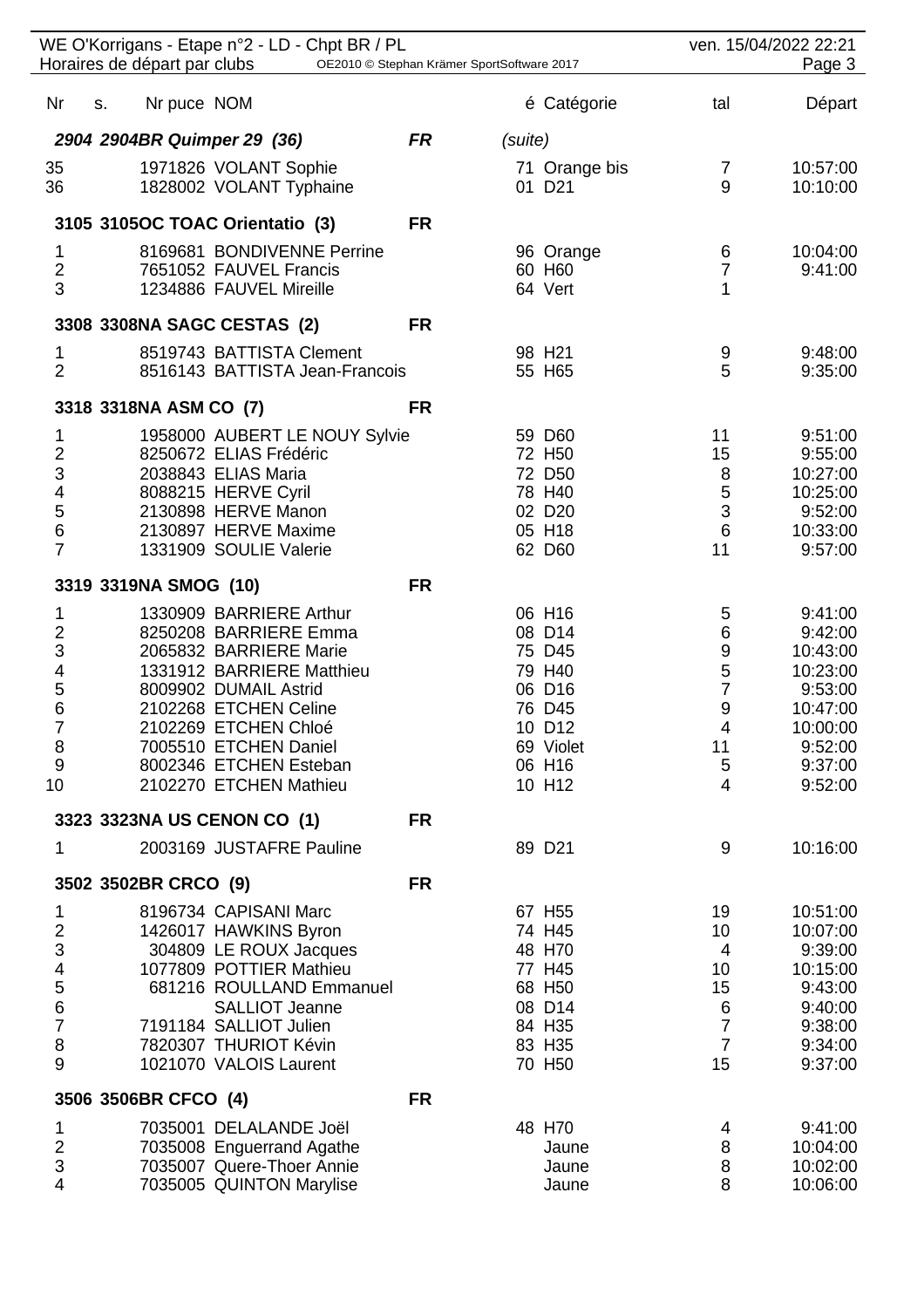| WE O'Korrigans - Etape n°2 - LD - Chpt BR / PL<br>Horaires de départ par clubs<br>OE2010 © Stephan Krämer SportSoftware 2017 |    |                      |                                                       |           | ven. 15/04/2022 22:21<br>Page 4 |                                    |                     |
|------------------------------------------------------------------------------------------------------------------------------|----|----------------------|-------------------------------------------------------|-----------|---------------------------------|------------------------------------|---------------------|
| Nr                                                                                                                           | S. | Nr puce NOM          |                                                       |           | é Catégorie                     | tal                                | Départ              |
|                                                                                                                              |    | 4010 4010NA BONO (2) |                                                       | <b>FR</b> |                                 |                                    |                     |
| 1                                                                                                                            |    |                      | 8002416 ROIRAND Line                                  |           | 59 D60                          | 11                                 | 9:47:00             |
| $\overline{2}$                                                                                                               |    |                      | 1000909 THIOT Zoe                                     |           | 12 D10                          | 5                                  |                     |
|                                                                                                                              |    | 4403 4403PL NAO (9)  |                                                       | <b>FR</b> |                                 |                                    |                     |
| 1                                                                                                                            |    |                      | 7575007 CHAREYRE Valentin                             |           | 92 Violet                       | 11                                 | 9:43:00             |
|                                                                                                                              |    |                      | 7848511 GOIN Cindy                                    |           | 85 D35                          | $\overline{7}$                     | 9:30:00             |
| $\frac{2}{3}$                                                                                                                |    |                      | 1950218 GOIN Justine                                  |           | 14 D10                          | 5                                  |                     |
| 4567                                                                                                                         |    |                      | 8200123 HAN Tengfei                                   |           | 00 D <sub>21</sub>              | 9                                  | 10:13:00            |
|                                                                                                                              |    |                      | LIU Tie<br>7005070 MENARD Arlann                      |           | 99 Jaune<br>13 H10              | $\bf 8$<br>$\overline{\mathbf{c}}$ | 9:54:00             |
|                                                                                                                              |    |                      | 8113503 MENARD Naori                                  |           | 08 H14                          | $\mathbf{3}$                       | 9:30:00             |
| 8                                                                                                                            |    |                      | 8199812 NING Zijie                                    |           | 98 H <sub>21</sub>              | $\boldsymbol{9}$                   | 10:03:00            |
| 9                                                                                                                            |    |                      | 8113487 POLASKOVA-MENARD Héléna                       |           | 74 D45                          | 9                                  | 10:33:00            |
|                                                                                                                              |    |                      | 4504 4504CE ASCO ORLEANS (2)                          | <b>FR</b> |                                 |                                    |                     |
| 1                                                                                                                            |    |                      | 8450412 LIMHOEUR Vesna                                |           | 75 H45                          | 10                                 | 10:13:00            |
| $\overline{2}$                                                                                                               |    |                      | 8450411 MICHELET Céline                               |           | 79 D40                          | 4                                  | 10:55:00            |
|                                                                                                                              |    |                      | 5116 5116GE ASO Sillery (5)                           | <b>FR</b> |                                 |                                    |                     |
| 1                                                                                                                            |    |                      | 8002355 GUENIN Nathalie                               |           | 70 D50                          | 8                                  | 10:29:00            |
| $\overline{2}$                                                                                                               |    |                      | 8002356 GUENIN Olivier                                |           | 64 H55                          | 19                                 | 10:33:00            |
| 3                                                                                                                            |    |                      | 1396329 SCHNEIDER Céline                              |           | 75 D45                          | 9                                  | 10:35:00            |
| 4<br>5                                                                                                                       |    |                      | 1511605 SCHNEIDER Christophe<br>304467 SCHNEIDER Rose |           | 71 H <sub>50</sub><br>11 D12    | 15<br>$\overline{4}$               | 9:49:00<br>9:58:00  |
|                                                                                                                              |    | 5604 5604BR COL (16) |                                                       | <b>FR</b> |                                 |                                    |                     |
| 1                                                                                                                            |    |                      | 9000029 ANGLADE Christian                             |           | 68 H50                          | 15                                 | 9:31:00             |
| $\overline{2}$                                                                                                               |    |                      | 1967204 ANGLADE Françoise                             |           | 67 D55                          | 11                                 | 9:59:00             |
| 3                                                                                                                            |    |                      | 1061510 ANGLADE Léane                                 |           | 01 D21                          | $\boldsymbol{9}$                   | 10:04:00            |
| 4                                                                                                                            |    |                      | 9000989 CAILLIBOT Arnaud                              |           | 79 H40                          | $\frac{5}{5}$                      | 10:27:00            |
| 5<br>6<br>7                                                                                                                  |    |                      | 2128060 CAILLIBOT Axel                                |           | 08 Bleu                         |                                    | 10:13:00            |
|                                                                                                                              |    |                      | <b>CAILLIBOT Elsa</b><br>2128847 CAILLIBOT Léane      |           | 14 D10<br>06 Bleu               | $\frac{5}{5}$                      | 10:17:00            |
| 8                                                                                                                            |    |                      | 9029056 COLINEAUX Bertrand                            |           | 68 H50                          | 15                                 | 9:57:00             |
| 9                                                                                                                            |    |                      | 8519092 CONIEL Fabrice                                |           | 66 H55                          | 19                                 | 10:47:00            |
| 10                                                                                                                           |    |                      | 7081271 DEBOECK Joseph                                |           | 71 Bleu                         | $\sqrt{5}$                         | 10:09:00            |
| 11                                                                                                                           |    |                      | 7005167 LE GARFF Patrice                              |           | 77 H45                          | 10                                 | 10:05:00            |
| 12                                                                                                                           |    |                      | 2125306 LE TOUZIC Chloé                               |           | 00 D21                          | 9                                  | 9:58:00             |
| 13<br>14                                                                                                                     |    |                      | 2087355 LE TOUZIC Gilles<br>8000065 MAES Bruno        |           | 69 H50<br>65 H50                | 15<br>15                           | 9:41:00<br>9:35:00  |
| 15                                                                                                                           |    |                      | 8000066 MAES Karine                                   |           | 66 D55                          | 11                                 | 10:09:00            |
| 16                                                                                                                           |    |                      | 2800195 TUMELIN Julie                                 |           | 83 D35                          | $\overline{7}$                     | 9:32:00             |
|                                                                                                                              |    | 5609 5609BR COPV (7) |                                                       | <b>FR</b> |                                 |                                    |                     |
| 1                                                                                                                            |    |                      | 31153 BLANCHARD Daniel                                |           | 59 H60                          | $\overline{7}$                     | 9:51:00             |
| $\overline{c}$                                                                                                               |    |                      | 7000959 CLOUET Geneviève                              |           | 63 D55                          | 11                                 | 10:11:00            |
| 3                                                                                                                            |    |                      | 8059007 HUCTIN Jérôme                                 |           | 70 H50                          | 15                                 | 9:47:00             |
| 4<br>5                                                                                                                       |    |                      | 2052590 MICHEL Beatrice                               |           | 72 Jaune                        | 8                                  | 9:58:00             |
| 6                                                                                                                            |    |                      | 8003234 OLIGO Virginie<br>8004287 POEDRAS Daniel      |           | 62 D55<br>57 H65                | 11<br>5                            | 10:03:00<br>9:37:00 |
| $\overline{7}$                                                                                                               |    |                      | 7005018 RIO Yannick                                   |           | 58 H60                          | $\overline{7}$                     | 9:45:00             |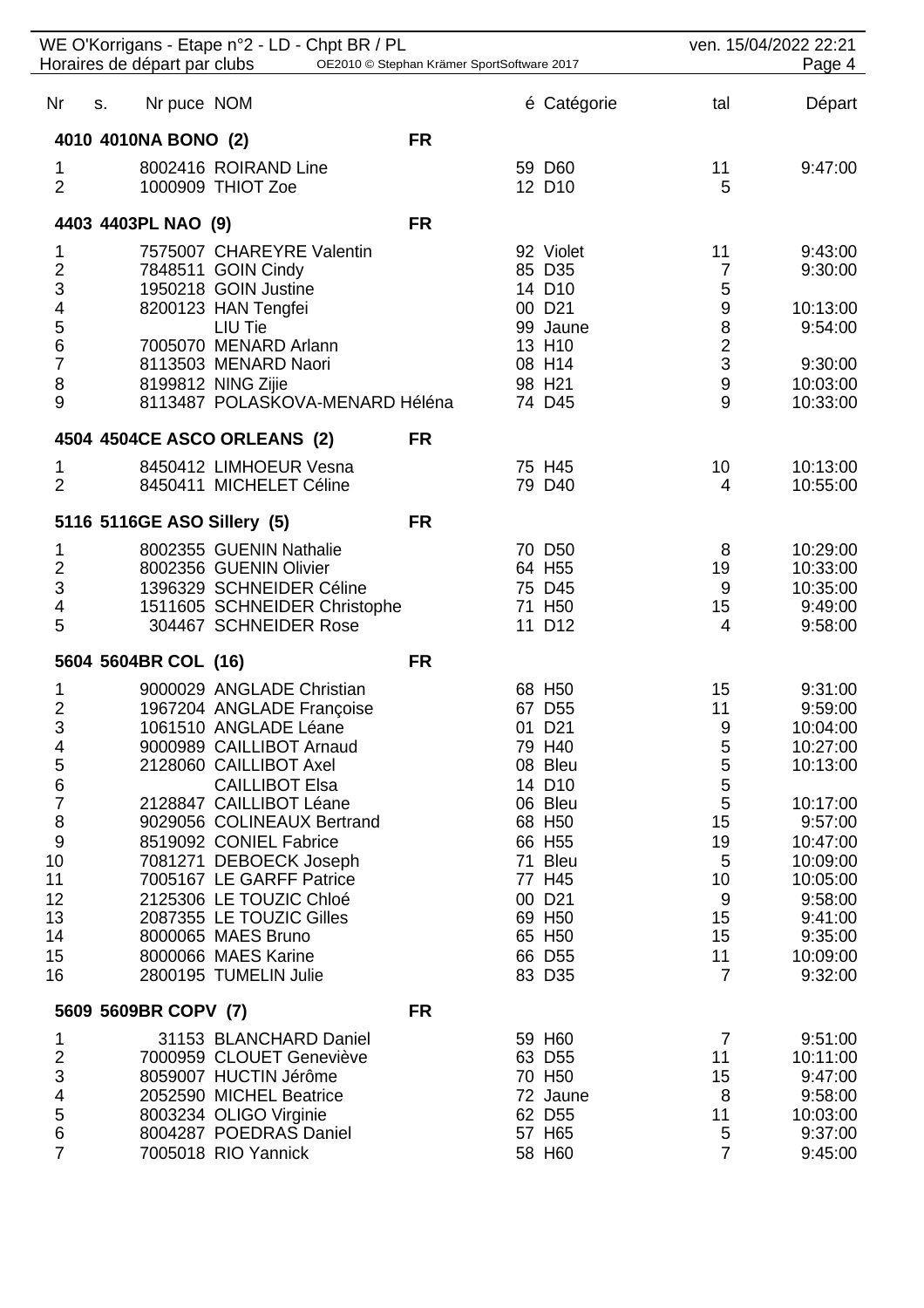|                                       | WE O'Korrigans - Etape n°2 - LD - Chpt BR / PL<br>Horaires de départ par clubs<br>OE2010 © Stephan Krämer SportSoftware 2017 |           |  |                    | ven. 15/04/2022 22:21<br>Page 5 |                     |  |
|---------------------------------------|------------------------------------------------------------------------------------------------------------------------------|-----------|--|--------------------|---------------------------------|---------------------|--|
| Nr                                    | Nr puce NOM<br>S.                                                                                                            |           |  | é Catégorie        | tal                             | Départ              |  |
|                                       | 5906 5906HF VALMO (2)                                                                                                        | <b>FR</b> |  |                    |                                 |                     |  |
| 1                                     | 8407007 ANTRESANGLE Ludovic                                                                                                  |           |  | 71 H <sub>50</sub> | 15                              | 9:33:00             |  |
| $\overline{2}$                        | 1590614 FINET Patricia                                                                                                       |           |  | 72 D50             | 8                               | 10:21:00            |  |
|                                       | 6008 6008HF NOYON CO (3)                                                                                                     | <b>FR</b> |  |                    |                                 |                     |  |
| 1                                     | 1060008 BRONNEC Kristell                                                                                                     |           |  | 77 D45             | 9                               | 10:45:00            |  |
| $\overline{2}$<br>3                   | 1060004 WARNANT Maiwenn<br>1060003 WARNANT Rozenn                                                                            |           |  | 08 D14<br>10 D12   | 6<br>4                          | 9:36:00<br>10:02:00 |  |
|                                       | 6408 6408NA COOL (2)                                                                                                         | <b>FR</b> |  |                    |                                 |                     |  |
| 1                                     | 1064868 BONDIVENNE Eric                                                                                                      |           |  | 65 H55             | 19                              | 10:45:00            |  |
| $\overline{2}$                        | 1064862 BONDIVENNE Marie                                                                                                     |           |  | 66 D55             | 11                              | 9:57:00             |  |
|                                       | 7205 7205PL LMA 72 (2)                                                                                                       | <b>FR</b> |  |                    |                                 |                     |  |
| 1                                     | 1090572 RICHARD Morgane                                                                                                      |           |  | 00 Orange          | 6                               | 10:12:00            |  |
| $\overline{2}$                        | 8122570 RICHARD Yann                                                                                                         |           |  | 70 H50             | 15                              | 9:53:00             |  |
|                                       | 7404 7404AR ASO (3)                                                                                                          | <b>FR</b> |  |                    |                                 |                     |  |
| 1<br>$\overline{\mathbf{c}}$          | 8074044 BALLIOT Yvan<br>8174041 BORDET Pierre                                                                                |           |  | 63 H55<br>87 H35   | 19<br>$\overline{7}$            | 10:29:00<br>9:32:00 |  |
| 3                                     | 8067404 DUBOIS Anne-Lise                                                                                                     |           |  | 91 D21             | 9                               | 10:19:00            |  |
|                                       | 7512 7512IF RO'Paris (11)                                                                                                    | <b>FR</b> |  |                    |                                 |                     |  |
| 1                                     | 8421950 AMMERICH Marc                                                                                                        |           |  | 57 H65             | 5                               | 9:33:00             |  |
| $\overline{\mathbf{c}}$               | 8384095 CHAUDON Aurélie                                                                                                      |           |  | 83 D35             | $\overline{7}$                  | 9:40:00             |  |
| 3<br>$\overline{\mathbf{4}}$          | 8007512 DAMIE Nicolas<br>8421951 DANDEL Nathalie                                                                             |           |  | 84 H35<br>68 D50   | $\overline{7}$<br>8             | 9:36:00<br>10:23:00 |  |
| 5                                     | <b>GAREL Mathieu</b>                                                                                                         |           |  | 98 H21             | $\overline{9}$                  | 9:54:00             |  |
| 6                                     | 8196000 MARTIN Pascale                                                                                                       |           |  | 60 D60             | 11<br>7                         | 9:49:00             |  |
| 7                                     | 8160885 MOAL Allison<br><b>PAILLARD Edme</b>                                                                                 |           |  | 85 D35<br>96 D21   | 9                               | 9:36:00<br>10:07:00 |  |
| $\begin{array}{c} 8 \\ 9 \end{array}$ | 7066666 PARIENTE Frédéric                                                                                                    |           |  | 62 H60             | $\overline{7}$                  | 9:43:00             |  |
| 10<br>11                              | 8060189 SERRE Florian<br>7703000 WHITING Mark                                                                                |           |  | 89 H21<br>68 H50   | 9<br>15                         | 10:00:00<br>9:51:00 |  |
|                                       |                                                                                                                              |           |  |                    |                                 |                     |  |
| 1                                     | 8319 8319PZ TOULON SNature (1)<br>7150567 LE LUDUEC Yann                                                                     | <b>FR</b> |  |                    |                                 |                     |  |
|                                       |                                                                                                                              |           |  | 67 H55             | 19                              | 10:27:00            |  |
|                                       | 8607 8607NA Poitiers CO (4)                                                                                                  | <b>FR</b> |  |                    |                                 |                     |  |
| 1<br>$\overline{2}$                   | 8246620 BOCQUET Pascale<br>8179769 DECLERCQ Anne                                                                             |           |  | 60 D60<br>57 D65   | 11<br>$\overline{2}$            | 9:59:00<br>9:35:00  |  |
| 3                                     | 2037283 DEGUERET Anne                                                                                                        |           |  | 77 D45             | 9                               | 10:39:00            |  |
| $\overline{4}$                        | 8011058 GUIGNARD Marie                                                                                                       |           |  | 58 D60             | 11                              | 10:03:00            |  |
|                                       | 9502 9502IF ACBeauchamp (1)                                                                                                  | <b>FR</b> |  |                    |                                 |                     |  |
| 1                                     | 8118485 GOIN Guillaume                                                                                                       |           |  | 84 H35             | $\overline{7}$                  | 10:29:00            |  |
|                                       | 10000 10000PO Pass-Orientation (7)                                                                                           | <b>FR</b> |  |                    |                                 |                     |  |
| 1                                     | 7500007 Aubert Christophe                                                                                                    |           |  | Violet             | 11                              | 9:46:00             |  |
| $\frac{2}{3}$                         | 1247069 GUELENNOC Anais<br><b>GUYONY Melvin</b>                                                                              |           |  | Orange<br>Violet   | 6<br>11                         | 10:10:00<br>9:40:00 |  |
| $\overline{\mathbf{4}}$               | 7005069 JIMENEZ Jean-Claude                                                                                                  |           |  | Violet             | 11                              | 9:31:00             |  |
| 5                                     | 7160396 JOSSE Théo                                                                                                           |           |  | Orange             | 6                               | 10:06:00            |  |